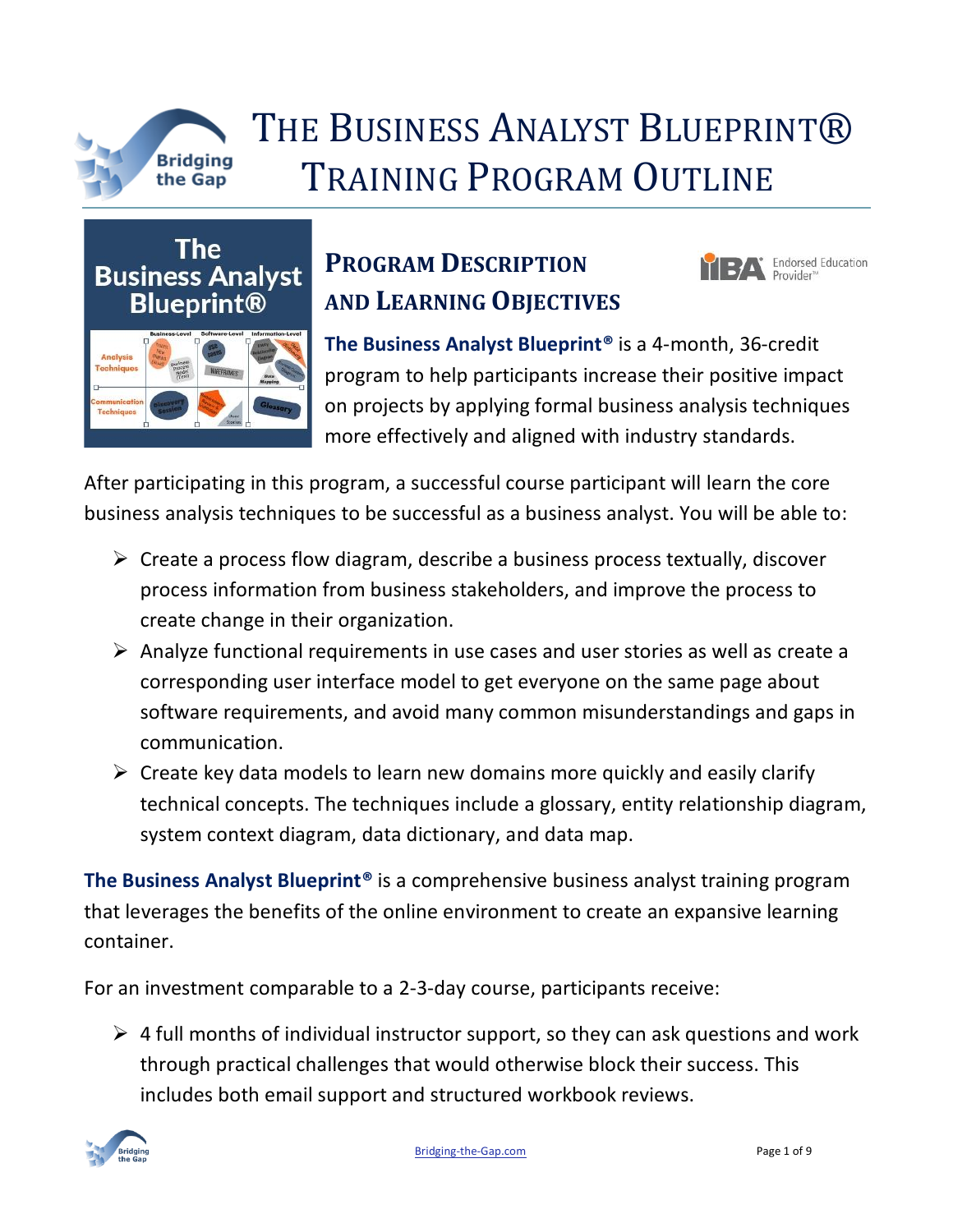- $\triangleright$  On-demand, online course materials so they can learn on their own schedule, with flexibility to plan around work and life commitments.
- $\triangleright$  Access to interactive, online learning communities through live webinars and instructor hours, so they can learn from their peers across the globe and become part of the larger business analysis community.

What's more, no travel is required, and the timing of the training is flexible so the participant can incorporate it into their personal work schedule and continue to meet project commitments.

### **KEY INFORMATION**

| <b>Program Timeline</b>     | August 20, 2020 - January 12, 2021                                                                                                                                                                |
|-----------------------------|---------------------------------------------------------------------------------------------------------------------------------------------------------------------------------------------------|
| Investment                  | \$2,997 USD per participant                                                                                                                                                                       |
|                             | (Discounts are available for 3+ participants from the same<br>organization. Private, customized options available for 10+<br>participants from the same organization. Contact us for<br>details.) |
| <b>Professional Credits</b> | 36 PDs or CDUs for IIBA® certification or recertification                                                                                                                                         |
|                             | (available once per participant)                                                                                                                                                                  |

## **>> C[LICK HERE FOR](https://www.bridging-the-gap.com/business-analyst-blueprint/) MORE INFO <<**

(Or contact us at [info@bridging-the-gap.com](mailto:info@bridging-the-gap.com) to pay by check or electronic transfer.)



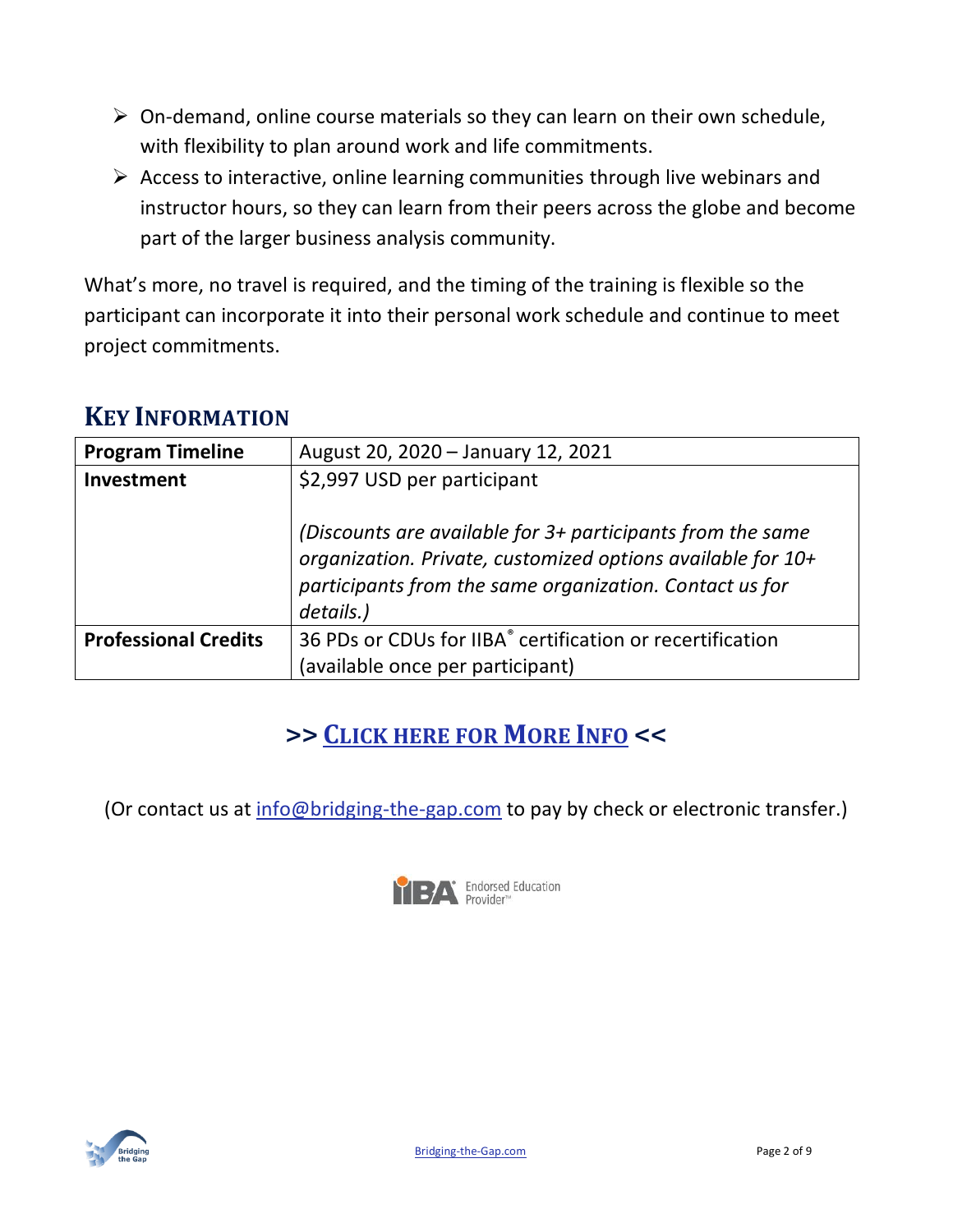### **PROGRAM OUTLINE**

#### **Module 1: Business Process Analysis**

- ➢ Introduction to Business Process Analysis
- ➢ How to Create a Process Flow Diagram
- ➢ How to Engage Stakeholders to Discover the As-Is Business Process
- $\triangleright$  How to Analyze the Business Process Details
- $\triangleright$  How to Validate a Business Process Model
- ➢ How to Improve a Business Process

#### **Module 2: Use Cases and Wireframes**

- ➢ Introduction to Use Cases and Wireframes
- ➢ How to Analyze Functional Requirements in a Use Case
- ➢ How to Create a Wireframe
- ➢ Use Cases and User Stories in Agile
- ➢ How to Make Sure a Use Case is Clear and Complete
- ➢ How to Review and Validate Use Cases and Wireframes

#### **Module 3: Data Modeling for Business Analysts**

- $\triangleright$  How to Get Started with Data Modeling
- $\triangleright$  How to Clarify Business Terminology Using a Glossary
- $\triangleright$  How to Create an Entity Relationship Diagram
- $\triangleright$  How to Create a Data Dictionary
- ➢ How to Create a System Context Diagram
- $\triangleright$  How to Create a Data Map









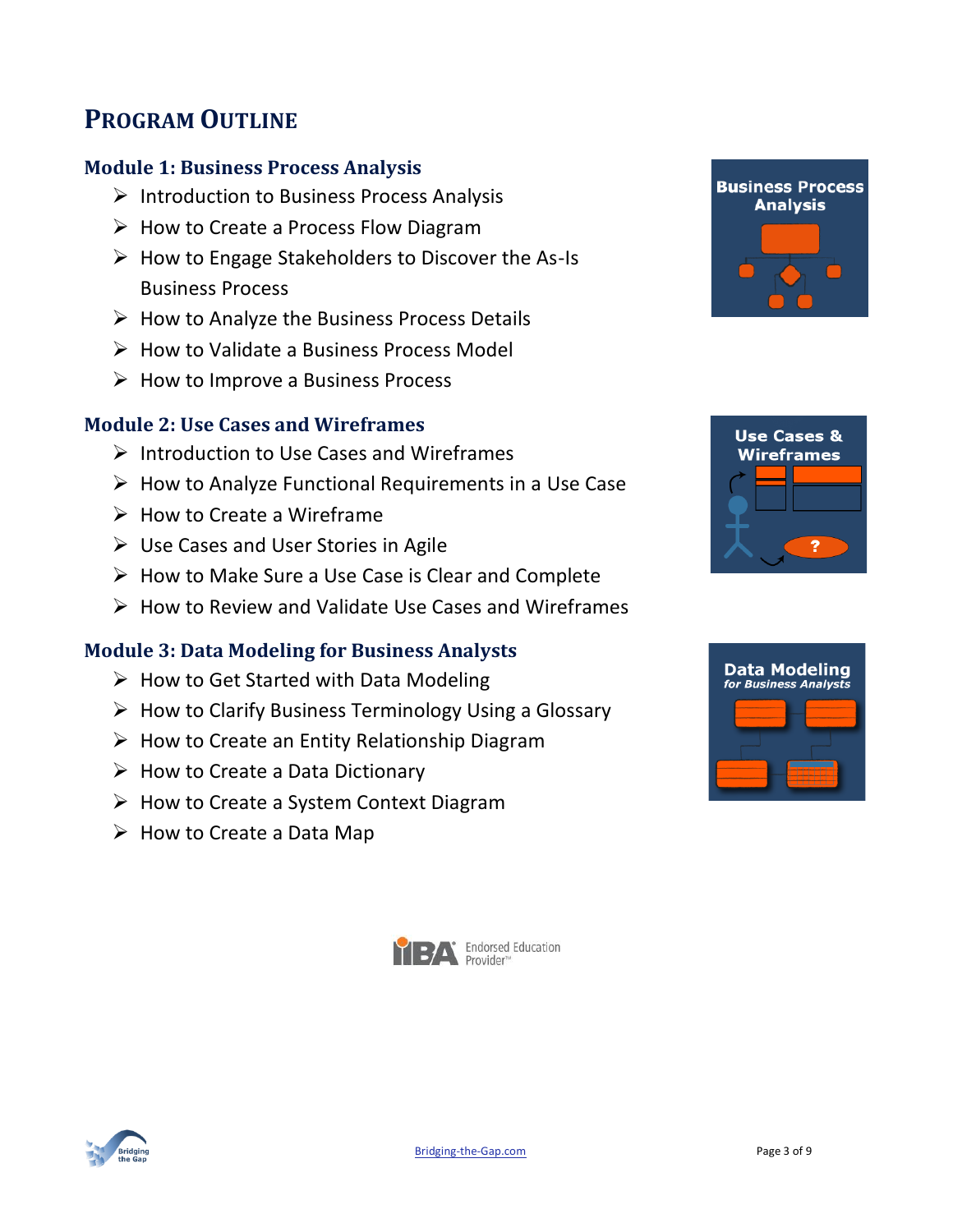

## Bridging **ABOUT BRIDGING THE GAP**

Bridging the Gap offers business analysis professionals best-in-class, online training to support their professional development and certification goals.

Bridging the Gap has been serving the business analyst community since 2008. We are an Endorsed Education Provider<sup>™</sup> of the International Institute of Business Analysis<sup>®</sup>.

Bridging the Gap offers online [business analysis courses](http://www.bridging-the-gap.com/business-analysis-training-courses/) to professionals who want to get started in a business analyst career or make sure they succeed in their current business analyst position.

Our unique, best-in-class learning model fully leverages the benefits of the online environment to create an expansive learning container, allowing participants time to apply their learning, ask questions, and receive instructor feedback on their actual realworld work. **You will see immediate improvements on your active projects when you successfully apply the course materials.**

Online learning also means you save on additional travel time and costs, and allows for flexibility around work and personal commitments.

> Browse our online course catalog at: <http://www.bridging-the-gap.com/business-analysis-training-courses/>

Questions? We are happy to help. Email us at [info@bridging-the-gap.com](mailto:info@bridging-the-gap.com)



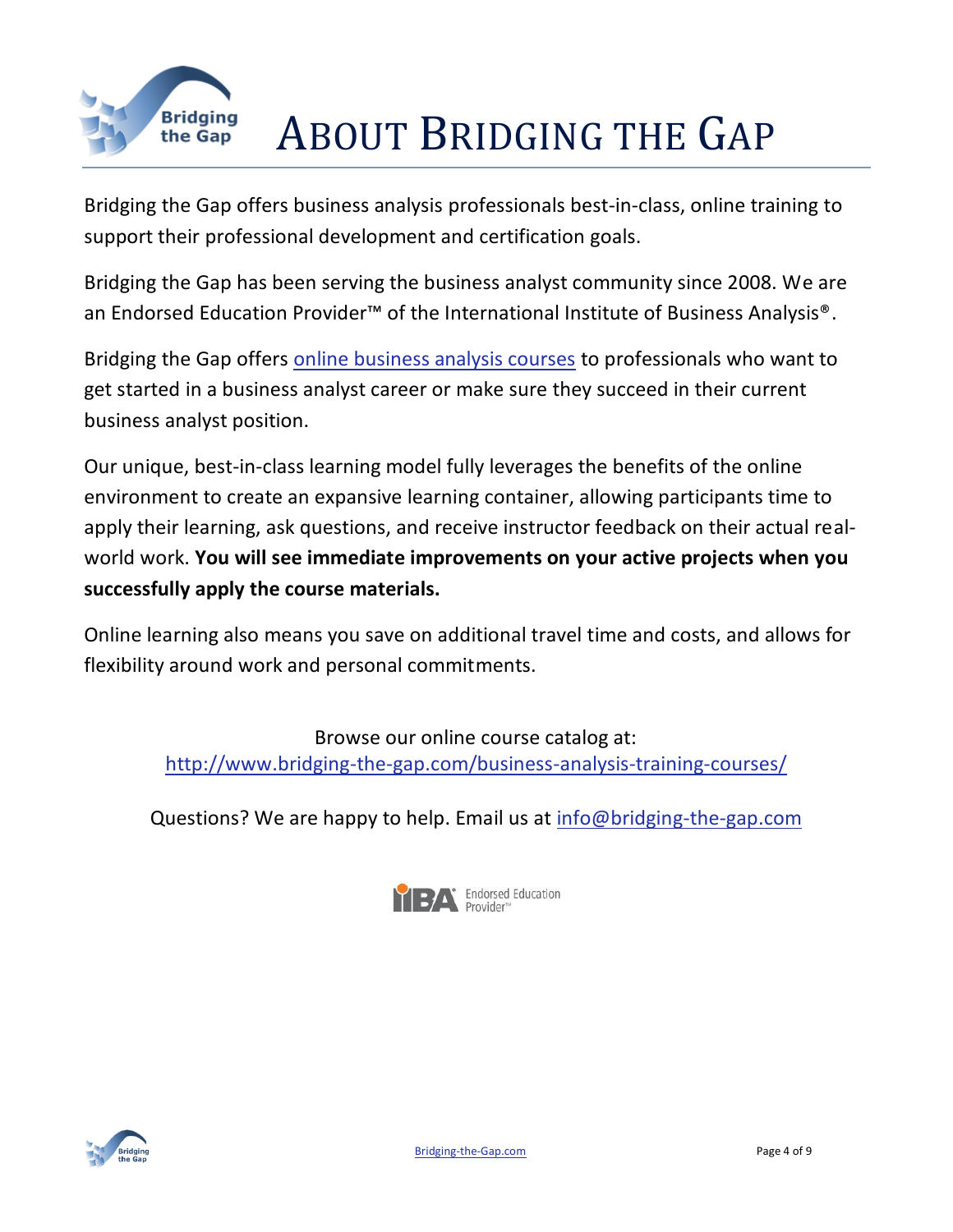

## Bridging<br>the Gap **OUR INSTRUCTORS**

All of our instructors are senior business analysts with deep experience in the profession and industry-standard certifications. They are on-hand to help you apply your course materials and they provide the 1-1 support and evaluations that our online [business](http://www.bridging-the-gap.com/business-analysis-training-courses/)  [analysis courses](http://www.bridging-the-gap.com/business-analysis-training-courses/) have come to be known for.

When you join a Bridging the Gap course, you will receive content and learning materials created by Laura Brandenburg, CBAP. As you go through the course, you can email in questions and submit work for review by one of our other instructors.

### **LAURA BRANDENBURG, CBAP**



Laura Brandenburg is an internationally recognized leader known for helping mid-career professionals start business analysis careers. She is the creator of Bridging the Gap and the bestselling author of *[How to Start a Business Analyst Career.](http://www.bridging-the-gap.com/become-a-business-analyst/)*

Laura designed and created the BA Essentials Master Class, Business Process Analysis, Use Cases and Wireframes, Data

Modeling for Business Analysts, and The Business Analyst Blueprint® – all courses that have served hundreds of participants in the business analysis community.

Laura brings more than a decade of experience in the business analysis profession, filling such diverse roles as a full-time business analyst, consultant, and hiring manager. She brings all of these perspectives into her writing, presenting, coaching, and training to help you find transferable business analysis skills, expand your business analysis experience, and start your business analysis career with confidence.

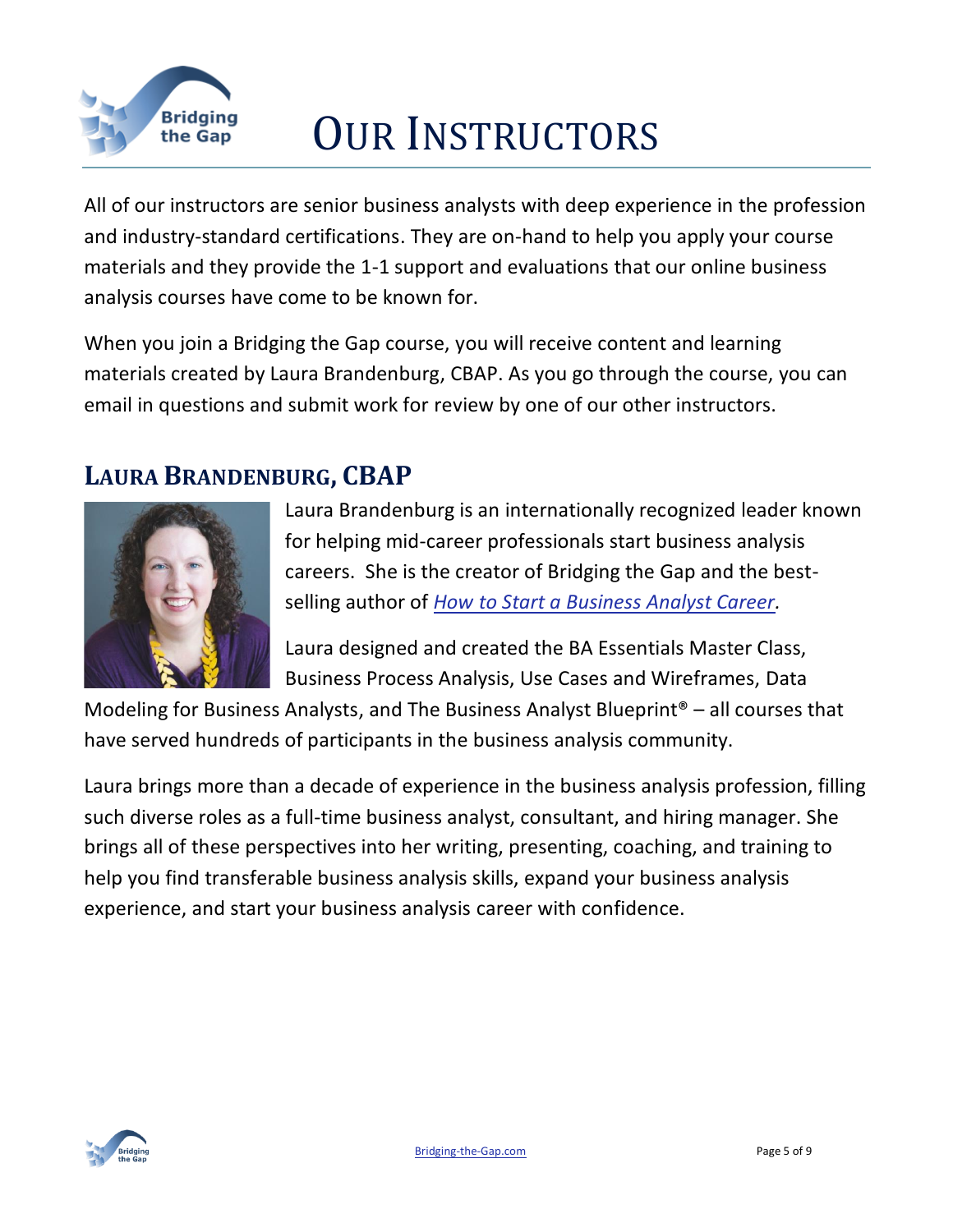### **PAULA A. BELL, CBAP**



Paula Bell is a business analyst mentor, coach and author with 18 years in project roles to include business analyst, requirements manager, business process quality manager, technical writer, project manager, developer, test lead and implementation lead. Paula has experience in a variety of industries to include media, courts, carpet manufacturing, banking and mortgage. Paula has led multiple highly-visible multi-million dollar technology and

business projects to transform businesses where she was the Consultant, Requirements Manager or Lead Business Analyst.

Paula holds a BS in Management Information Systems, is an IIBA® Certified Business Analysis Professional™ (CBAP®), and BA Certified through B2T. She started a mentoring program and chaired the communications committee for her local IIBA<sup>®</sup> chapter, has written articles for B2T, Business Analyst Times, and Modern Analyst, and has conducted podcasts with the BACoach and Dave Saboe.

### **DOUG GOLDBERG, CBAP, CBA**



Doug Goldberg is an industry leading business analyst, an IIBA® Certified Business Analysis Professional™ (CBAP® ), and a Certified Business Architect (CBA).

Doug's passion for business analysis and core skill development are what has propelled his growth and afforded great opportunities in BA Management and Leadership, Center of

Excellence Development, Mentoring Program development, BA consulting excellence, BA value determination and evangelism, blogging, course instructing, speaking and MENTORING business analysts!

Doug is currently avidly mentoring several Business Analysts across the globe, promoting business architecture capability, blogging about business analysis and architecture, instructing courses and speaking to encourage others to excel in the professional development of BA skills.

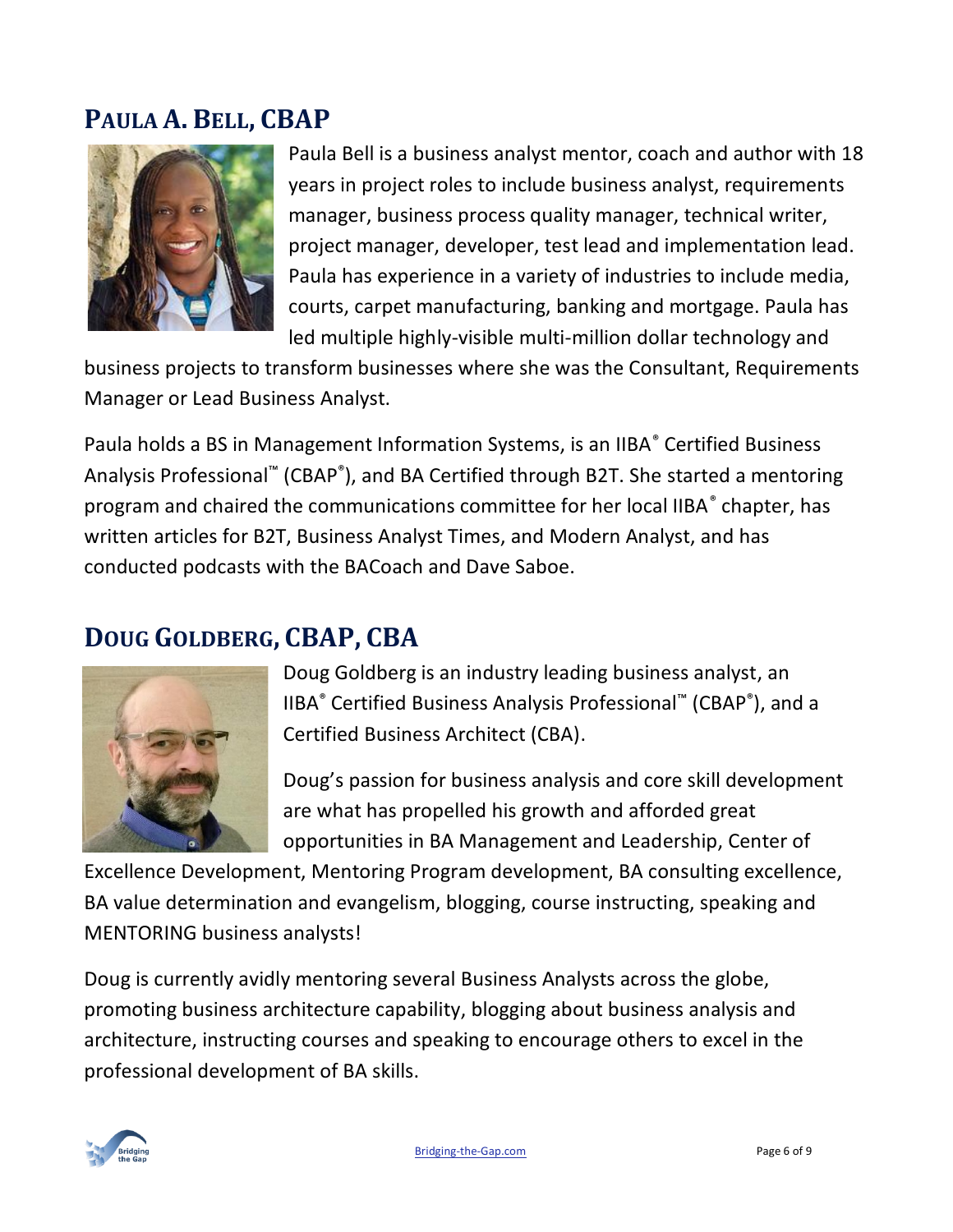### **DISHA TRIVEDI, CBAP**



Disha moved to the United States from India in 2001. She first learned about Use Cases and Extreme Programming in her Software Engineering class at NC State University. Little did she know that this was only a start of her lifelong affair with Business Analysis. After obtaining her degree in Computer Science and Economics at NC State, she quickly proceeded to work with organizations that provided her insight into the Utility, Education,

Education, and Mortgage sectors. She started as a Programmer, using every available opportunity to perform Business Analyst duties, and soon she got her first break. She later received her CBAP<sup>®</sup> in 2011.

Now, after more than 10 years of working in IT, she continues to enjoy helping organizations leverage the power of Business Analysis is passionate about sharing this knowledge with budding Business Analysts. She served as the Secretary for South Florida IIBA<sup>®</sup> chapter from 2011 to 2014 and continues to be an active IIBA<sup>®</sup> member.

When not promoting Business Analysis, Disha spends her time with her two young daughters and her husband in Northern Virginia.

### **NADINE MILLNER, CBAP**



Nadine Millner is an instructor that is strongly motivated to inspire new and experienced business analysts to love their career choice the way she does. A week prior to becoming a business analyst, Nadine had never heard of the job called "business analyst". Over 15 years later, with lots more experience and knowledge, Nadine is now a professional business analyst with a passion for business analysis. The desire to develop new

analysts to become professional and proficient business analysts drives Nadine to instruct as a full-time career.

Nadine is a Certified Business Analysis Professional<sup>™</sup> (CBAP<sup>®</sup>) with deep business analysis experience and has spent 5 years facilitating the development of business analysts through training.

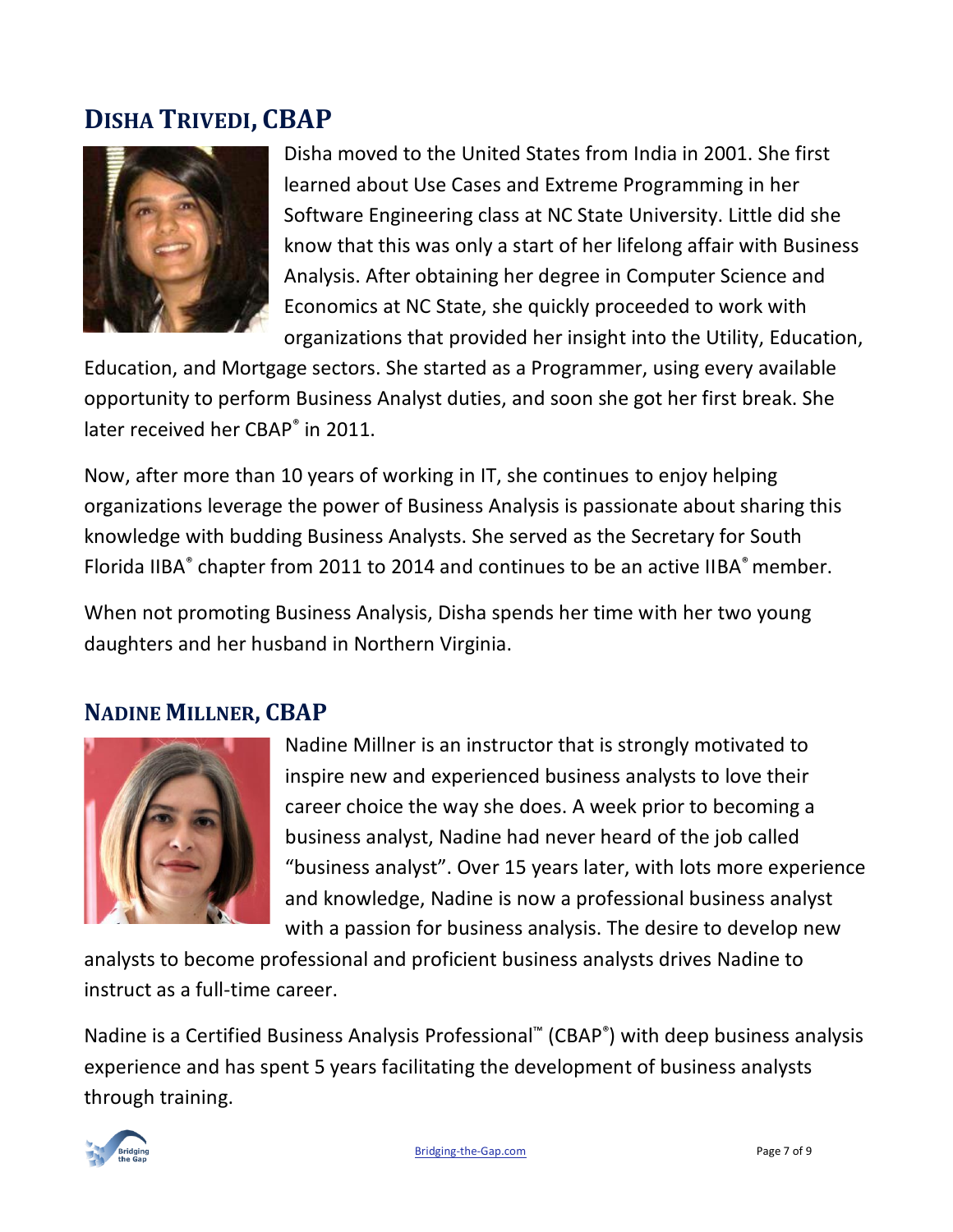Nadine's business analysis experience spans the globe, collaborating on and leading projects spanning the USA, United Kingdom and South Africa. Having engaged with corporate organisations in the financial services sector, and consulting firms such as Deloitte and Accenture, Nadine has spent significant portions of her career analysing and documenting business requirements and facilitating the development of effective business solutions.

Over the years, Nadine shifted her focus to the development of the future generations of business analysts. Nadine taught at the Faculty Training Institute in South Africa for 5 years, lecturing and facilitating multiple programmes all focussed on practical business analysis skills. She further assesses assignments for the programmes to ensure students are provided detailed, useful feedback on their application of skills, to create a platform for continued growth and development of students.

Many people hold the title of Business Analyst, however the number of individuals with a passion for business analysis and the depth of the skills required to thrive in the role, is far lower. Through continued education of individuals with an appetite for learning, we can collectively grow the number of value-adding business analysts to a "hungry" business analysis market.

*"A mediocre teacher tells; the good teacher explains; the superior teacher demonstrates, and the great teacher inspires."* – William Arthur Ward

### **DR. MICHAEL F. WHITE, CBAP, IIBA-AAC**



Dr. Michael F. White is the founder of The Business Analysis Doctor, LLC, which is a global business analysis training provider specializing in IIBA<sup>®</sup> certification prep. Michael has been a business analysis practitioner for over a decade. He has driven innovation at some of the top financial institutions in the U.S. and holds a doctorate in Business Administration, Certified Business Analysis Professional™ (CBAP® ), and the Agile Analysis

Certification (IIBA®-AAC).